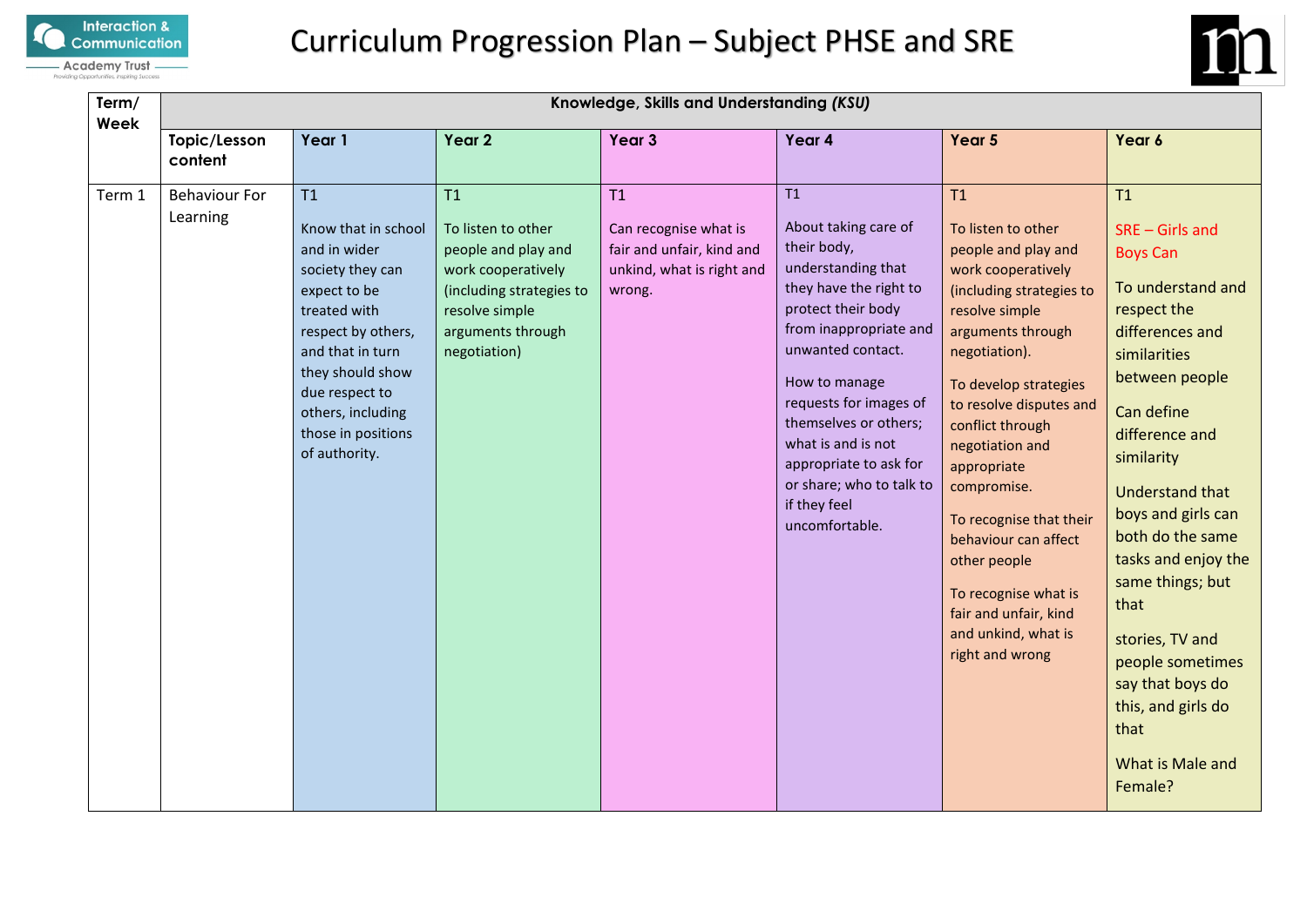



| Term 4 | T <sub>4</sub>                                                                                                             | T <sub>4</sub>                                                                                                                                                                                                                                                                                                                                                                  | T <sub>4</sub>                                                                                                                                                                                                                                   | T <sub>4</sub>                                                                                                                                                                                                                  | T <sub>4</sub>                                                                                                                                                                                                                                                                                                                                                                                                                                                                                                   | <b>T4</b>                                                                                                                                                                                                                                                                                                                                                                                                                                                                                                                                                                             |
|--------|----------------------------------------------------------------------------------------------------------------------------|---------------------------------------------------------------------------------------------------------------------------------------------------------------------------------------------------------------------------------------------------------------------------------------------------------------------------------------------------------------------------------|--------------------------------------------------------------------------------------------------------------------------------------------------------------------------------------------------------------------------------------------------|---------------------------------------------------------------------------------------------------------------------------------------------------------------------------------------------------------------------------------|------------------------------------------------------------------------------------------------------------------------------------------------------------------------------------------------------------------------------------------------------------------------------------------------------------------------------------------------------------------------------------------------------------------------------------------------------------------------------------------------------------------|---------------------------------------------------------------------------------------------------------------------------------------------------------------------------------------------------------------------------------------------------------------------------------------------------------------------------------------------------------------------------------------------------------------------------------------------------------------------------------------------------------------------------------------------------------------------------------------|
|        | What can I do well?<br>What are my<br>learning goals?<br>(where possible).<br>How can I get help<br>in class? Who<br>from? | To know<br>how important<br>friendships are in<br>making us feel happy<br>and secure, and how<br>people choose and<br>make friends.<br>That healthy<br>friendships are positive<br>and welcoming<br>towards others, and do<br>not make others feel<br>lonely or excluded.<br>(Why we should not<br>exclude others)<br>Take part in games,<br>activities to build<br>friendships | Recognise and celebrate<br>their strengths and set<br>simple but challenging<br>goals.<br>Recognise that their<br>behaviour can affect<br>other people.<br>Learn strategies for<br>identifying and accessing<br>appropriate help and<br>support. | To know<br>Practical steps they can<br>take in a range of<br>different contexts to<br>improve or support<br>respectful<br>relationships.<br>The importance of self-<br>respect and how this<br>links to their own<br>happiness. | To know<br>Where and how to<br>report concerns and<br>get support with issues<br>online.<br>The characteristics and<br>mental and physical<br>benefits of an active<br>lifestyle.<br>The importance of<br>building regular<br>exercise into daily and<br>weekly routines and<br>how to achieve this;<br>for example, walking or<br>cycling to school, a<br>daily active mile or<br>other forms of regular,<br>vigorous exercise<br>the risks associated<br>with an inactive<br>lifestyle (including<br>obesity). | To face new<br>challenges positively<br>by collecting<br>information, looking<br>for help, making<br>responsible choices<br>and acting.<br>Becoming an<br>independent learner.<br>Who can help me, in<br>school? At home? In<br>the community?<br>That their actions<br>affect themselves<br>and others, to care<br>about other<br>people's feelings<br>and to try to see<br>things from their<br>points of view.<br><b>Conversational and</b><br>negotiation skills and<br>practise.<br>Debating relevant<br>issues in the<br>classroom. Carrying<br>out surveys.<br>School council. |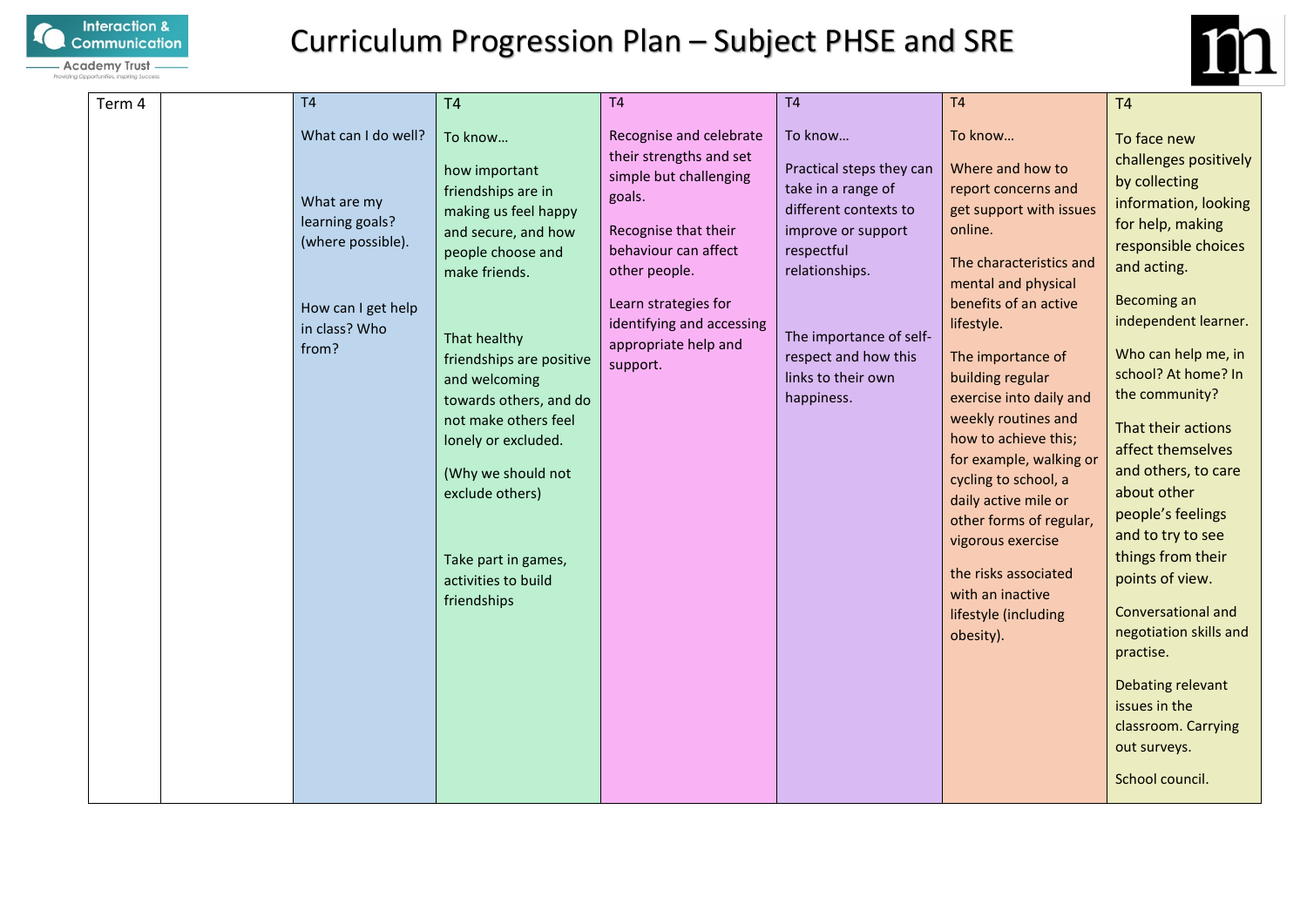



| Term 2 | Social                         | T <sub>2</sub>                                                                                                                                                                                                                                                                                                       | T <sub>2</sub>                                                                                                                                                                                                                                                                                                                                                                                                                                                                                                                                                                 | T2                                                                                                                                                                                                                                                                                                                                                                                                                                                                                         | T <sub>2</sub>                                                                                                                                                                                                                                                                                                                                                                                                                                                                                                                                                                                           | T2                                                                                                                                                                                                                                                                                                                                                                | T <sub>2</sub>                                                                                                                                                                                          |
|--------|--------------------------------|----------------------------------------------------------------------------------------------------------------------------------------------------------------------------------------------------------------------------------------------------------------------------------------------------------------------|--------------------------------------------------------------------------------------------------------------------------------------------------------------------------------------------------------------------------------------------------------------------------------------------------------------------------------------------------------------------------------------------------------------------------------------------------------------------------------------------------------------------------------------------------------------------------------|--------------------------------------------------------------------------------------------------------------------------------------------------------------------------------------------------------------------------------------------------------------------------------------------------------------------------------------------------------------------------------------------------------------------------------------------------------------------------------------------|----------------------------------------------------------------------------------------------------------------------------------------------------------------------------------------------------------------------------------------------------------------------------------------------------------------------------------------------------------------------------------------------------------------------------------------------------------------------------------------------------------------------------------------------------------------------------------------------------------|-------------------------------------------------------------------------------------------------------------------------------------------------------------------------------------------------------------------------------------------------------------------------------------------------------------------------------------------------------------------|---------------------------------------------------------------------------------------------------------------------------------------------------------------------------------------------------------|
|        | Awareness and<br>Relationships | Know<br>that families are<br>important for<br>children growing up<br>because they can<br>give love, security<br>and stability.<br>Recognise the<br>characteristics of<br>healthy family life,<br>commitment to<br>each other, the<br>importance of<br>spending time<br>together and<br>sharing each<br>other's lives | To recognise that they<br>share a responsibility<br>for keeping themselves<br>and others safe, when<br>to say, 'yes', 'no', 'I'll<br>ask' and 'I'll tell'<br>that mental wellbeing<br>is a normal part of<br>daily life, in the same<br>way as physical health.<br>That there is a normal<br>range of emotions (e.g.<br>happiness, sadness,<br>anger, fear, surprise,<br>nervousness) and scale<br>of emotions that all<br>humans experience in<br>relation to different<br>experiences and<br>situations how to judge<br>whether what they are<br>feeling and how they<br>are | Know the importance of<br>respecting others, even<br>when they are very<br>different from them (for<br>example, physically, in<br>character, personality or<br>backgrounds, choices).<br>Practical steps they can<br>take in a range of<br>different contexts to<br>improve or support<br>respectful relationships<br>That in school and in<br>wider society they can<br>expect to be treated<br>with respect by others,<br>and that in turn they<br>should show due respect<br>to others. | To know that families<br>are important for<br>children growing up<br>because they can give<br>love, security and<br>stability.<br>That others' families,<br>either in school or in<br>the wider world,<br>sometimes look<br>different from their<br>family, but that they<br>should respect those<br>differences and know<br>that other children's<br>families are also<br>characterised by love<br>and care.<br>That stable, caring<br>relationships, which<br>may be of different<br>types, are at the heart<br>of happy families, and<br>are important for<br>children's security as<br>they grow up. | To know<br>How to critically<br>consider their online<br>friendships and<br>sources of information<br>including awareness of<br>the risks associated<br>with people they have<br>never met.<br>How pressure to<br>behave in<br>unacceptable,<br>unhealthy or risky<br>ways can come from a<br>variety of sources,<br>including people they<br>know and the media. | <b>SRE-Growing Up</b><br>The way they grow<br>and change<br>throughout the<br>human life cycle<br>Can identify<br>changes during the<br>human life cycle<br><b>Understand that</b><br>change is ongoing |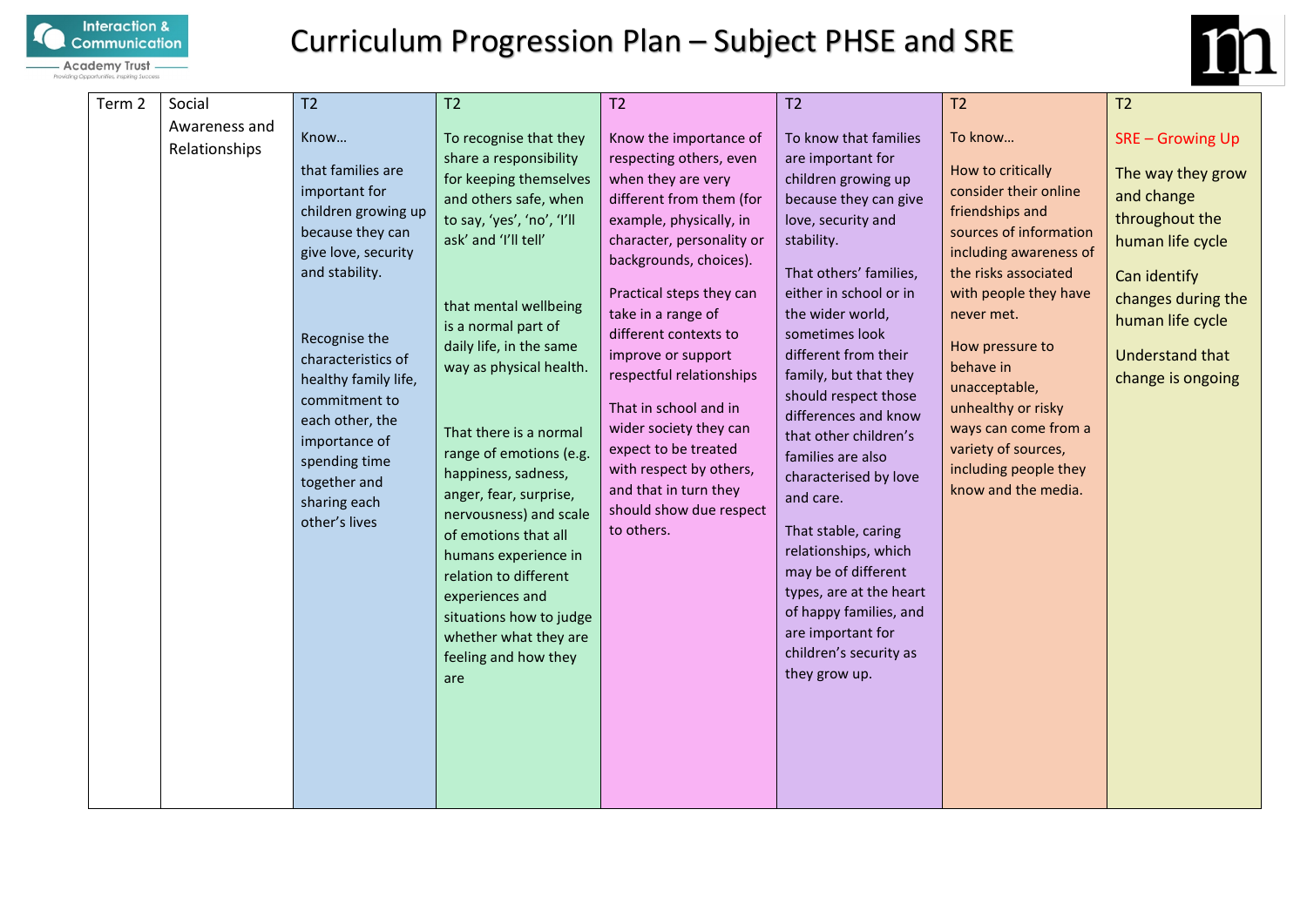



| Term 5 | T <sub>5</sub>                                                                                                                                                                                                                                                | T <sub>5</sub>                                                                                                                                                                                                                                                           | T <sub>5</sub>                                                                                                                                                                                                                                                                                                                                                                                                                                                                                                                                                                                                                                                                                                                                              | T <sub>5</sub>                                                                                                                                                                                                                                                                                                                                                                                                                                                                 | T <sub>5</sub>                                                                                                                                                                                                                                                                                                                                                                           | T <sub>5</sub>                                                                                                                                                                                                                                                       |
|--------|---------------------------------------------------------------------------------------------------------------------------------------------------------------------------------------------------------------------------------------------------------------|--------------------------------------------------------------------------------------------------------------------------------------------------------------------------------------------------------------------------------------------------------------------------|-------------------------------------------------------------------------------------------------------------------------------------------------------------------------------------------------------------------------------------------------------------------------------------------------------------------------------------------------------------------------------------------------------------------------------------------------------------------------------------------------------------------------------------------------------------------------------------------------------------------------------------------------------------------------------------------------------------------------------------------------------------|--------------------------------------------------------------------------------------------------------------------------------------------------------------------------------------------------------------------------------------------------------------------------------------------------------------------------------------------------------------------------------------------------------------------------------------------------------------------------------|------------------------------------------------------------------------------------------------------------------------------------------------------------------------------------------------------------------------------------------------------------------------------------------------------------------------------------------------------------------------------------------|----------------------------------------------------------------------------------------------------------------------------------------------------------------------------------------------------------------------------------------------------------------------|
|        | To Know what a<br>friend is.<br>To identify some<br>key<br>characteristics of<br>friendships.<br>To understand<br>that healthy<br>friendships are<br>positive and<br>welcoming to<br>others.<br>Take part in<br>games, activities<br>to build<br>friendships. | To know how<br>important<br>friendships are<br>making us feel happy<br>and secure, and how<br>people choose and<br>make friends.<br>Why we should not<br>exclude others and<br>make others feel<br>lonely.<br>Take part in games,<br>activities to build<br>friendships. | Know that families are<br>important for children<br>growing up because they<br>can give love, security<br>and stability.<br>Recognise the<br>characteristics of healthy<br>family life, commitment<br>to each other, including<br>in times of difficulty,<br>protection and care for<br>children and other family<br>members, the<br>importance of spending<br>time together and<br>sharing each other's<br>lives.<br>How to recognise who to<br>trust and who not to<br>trust, how to judge when<br>a friendship is making<br>them feel unhappy or<br>uncomfortable.<br>Learn that others'<br>families, either in school<br>or in the wider world,<br>sometimes look different<br>from their family, but<br>that they should respect<br>those differences. | To know<br>What a stereotype is,<br>and how stereotypes<br>can be unfair, negative<br>or destructive.<br>That the same<br>principles apply to<br>online relationships as<br>to face-to-face<br>relationships, including<br>the importance of<br>respect for others<br>online including when<br>we are anonymous.<br>To recognise that they<br>share a responsibility<br>for keeping themselves<br>and others safe, when<br>to say, 'yes', 'no', 'I'll<br>ask' and 'I'll tell'. | To be aware of the<br>similarities, differences<br>and diversity among<br>people of different<br>race, culture, disability,<br>sex, gender identity,<br>age, sexual orientation<br>and the impact of<br>prejudice on<br>individuals and<br>communities.<br>To recognise, clarify<br>and, if necessary,<br>challenge their own<br>core values and how<br>they influence their<br>choices. | <b>Celebrating festivals</b><br>of local and national<br>and world<br>significance.<br>Feelings of a pupil.<br>What pressures do<br>they feel and how do<br>they cope? Who can<br>help with these<br>issues?<br>Society. How should<br>we act and be<br>responsible? |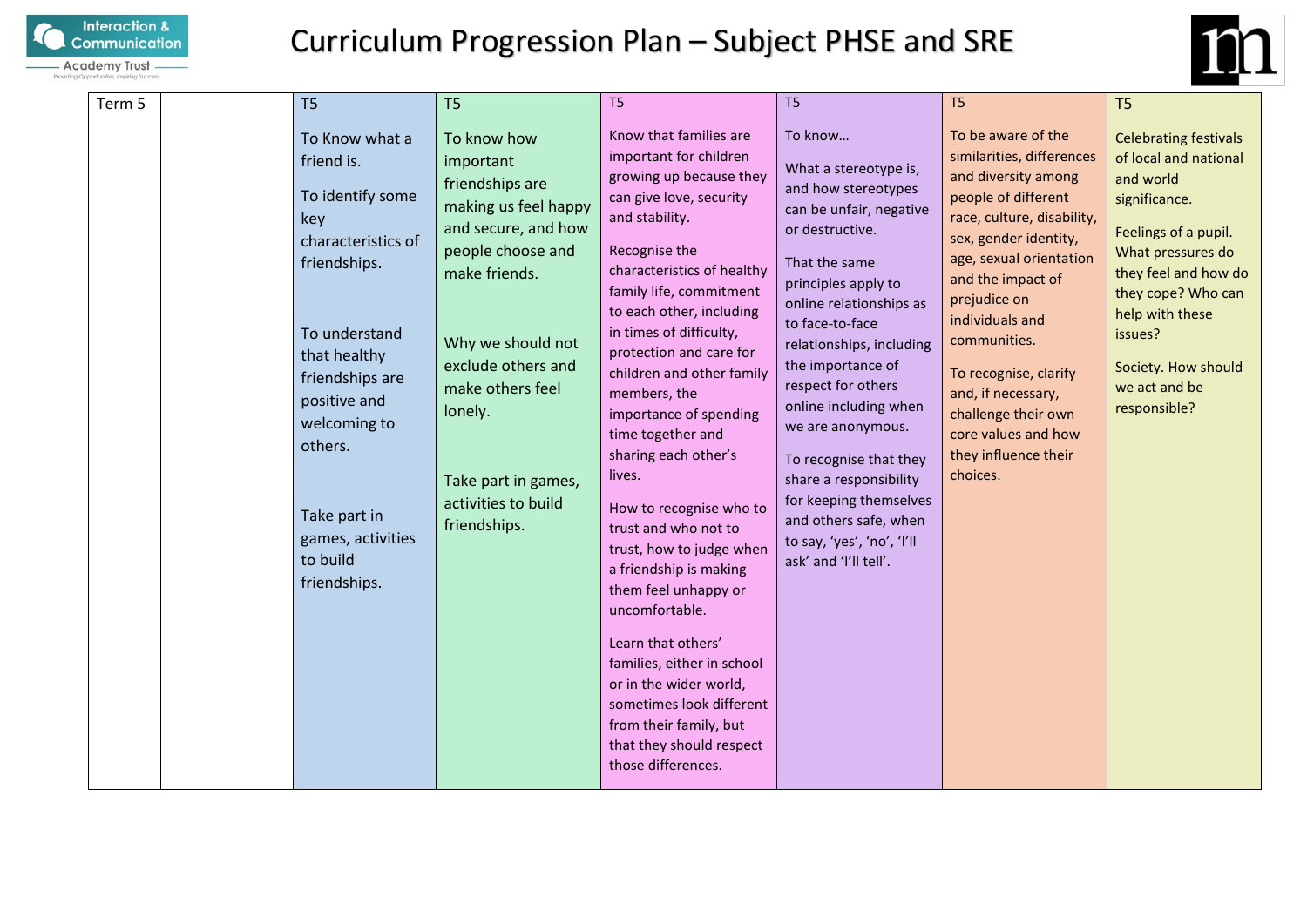



| Term 3 | Independence<br>and Self Care | T <sub>3</sub><br>Learn that there is<br>a normal range of<br>emotions (e.g.<br>happiness, sadness,<br>anger, fear,<br>surprise,<br>nervousness) and<br>scale of emotions<br>that all humans<br>experience in<br>relation to different<br>experiences and<br>situations. | T <sub>3</sub><br>To know if something<br>they have done has<br>hurt/upset someone.<br>How can I get help at<br>home?<br>In the community? | T <sub>3</sub><br>Know the benefits of<br>physical exercise, time<br>outdoors, community<br>participation on mental<br>wellbeing and happiness.<br>Simple self-care<br>techniques, including the<br>importance of rest, time<br>spent with friends and<br>family and the benefits<br>of hobbies and interests<br><b>Isolation and loneliness</b><br>can affect children and<br>that it is very important<br>for children to discuss<br>their feelings with an<br>adult and seek support | T3<br>Know that mental<br>wellbeing is a normal<br>part of daily life, in the<br>same way as physical<br>health.<br>Know that there is a<br>normal range of<br>emotions (e.g.<br>happiness, sadness,<br>anger, fear, surprise,<br>nervousness) and scale<br>of emotions that all<br>humans experience in<br>relation to different<br>experiences and<br>situations.<br>How to recognise and<br>talk about their<br>emotions, including<br>having a varied<br>vocabulary of words to<br>use when talking about<br>their own and others'<br>feelings. | T <sub>3</sub><br>To critically examine<br>what is presented to<br>them in social media<br>and why it is important<br>to do so.<br>To understand how<br>information contained<br>in social media can<br>misrepresent or<br>mislead; the<br>importance of being<br>careful what they<br>forward to others.<br>To recognise that they<br>share a responsibility<br>for keeping themselves<br>and others safe, when<br>to say, 'yes', 'no', 'I'll<br>ask' and 'I'll tell'. | T <sub>3</sub><br>To use websites<br>research, discuss<br>and debate topical<br>issues, problems<br>and events as a<br>class.<br>To reflect on<br>spiritual, moral<br>social and cultural<br>issues, using<br>imagination to<br>understand other<br>people's<br>experiences.<br>What are your<br>thoughts and beliefs?<br>And why? Accepting<br>the views of others.<br>That their actions<br>affect themselves<br>and others, to care<br>about other<br>people's feelings<br>and to try to see<br>things from their |
|--------|-------------------------------|--------------------------------------------------------------------------------------------------------------------------------------------------------------------------------------------------------------------------------------------------------------------------|--------------------------------------------------------------------------------------------------------------------------------------------|-----------------------------------------------------------------------------------------------------------------------------------------------------------------------------------------------------------------------------------------------------------------------------------------------------------------------------------------------------------------------------------------------------------------------------------------------------------------------------------------|-----------------------------------------------------------------------------------------------------------------------------------------------------------------------------------------------------------------------------------------------------------------------------------------------------------------------------------------------------------------------------------------------------------------------------------------------------------------------------------------------------------------------------------------------------|-------------------------------------------------------------------------------------------------------------------------------------------------------------------------------------------------------------------------------------------------------------------------------------------------------------------------------------------------------------------------------------------------------------------------------------------------------------------------|----------------------------------------------------------------------------------------------------------------------------------------------------------------------------------------------------------------------------------------------------------------------------------------------------------------------------------------------------------------------------------------------------------------------------------------------------------------------------------------------------------------------|
|        |                               |                                                                                                                                                                                                                                                                          |                                                                                                                                            |                                                                                                                                                                                                                                                                                                                                                                                                                                                                                         |                                                                                                                                                                                                                                                                                                                                                                                                                                                                                                                                                     |                                                                                                                                                                                                                                                                                                                                                                                                                                                                         | points of view.<br>Understanding own<br>and others behaviour<br>and the effects of                                                                                                                                                                                                                                                                                                                                                                                                                                   |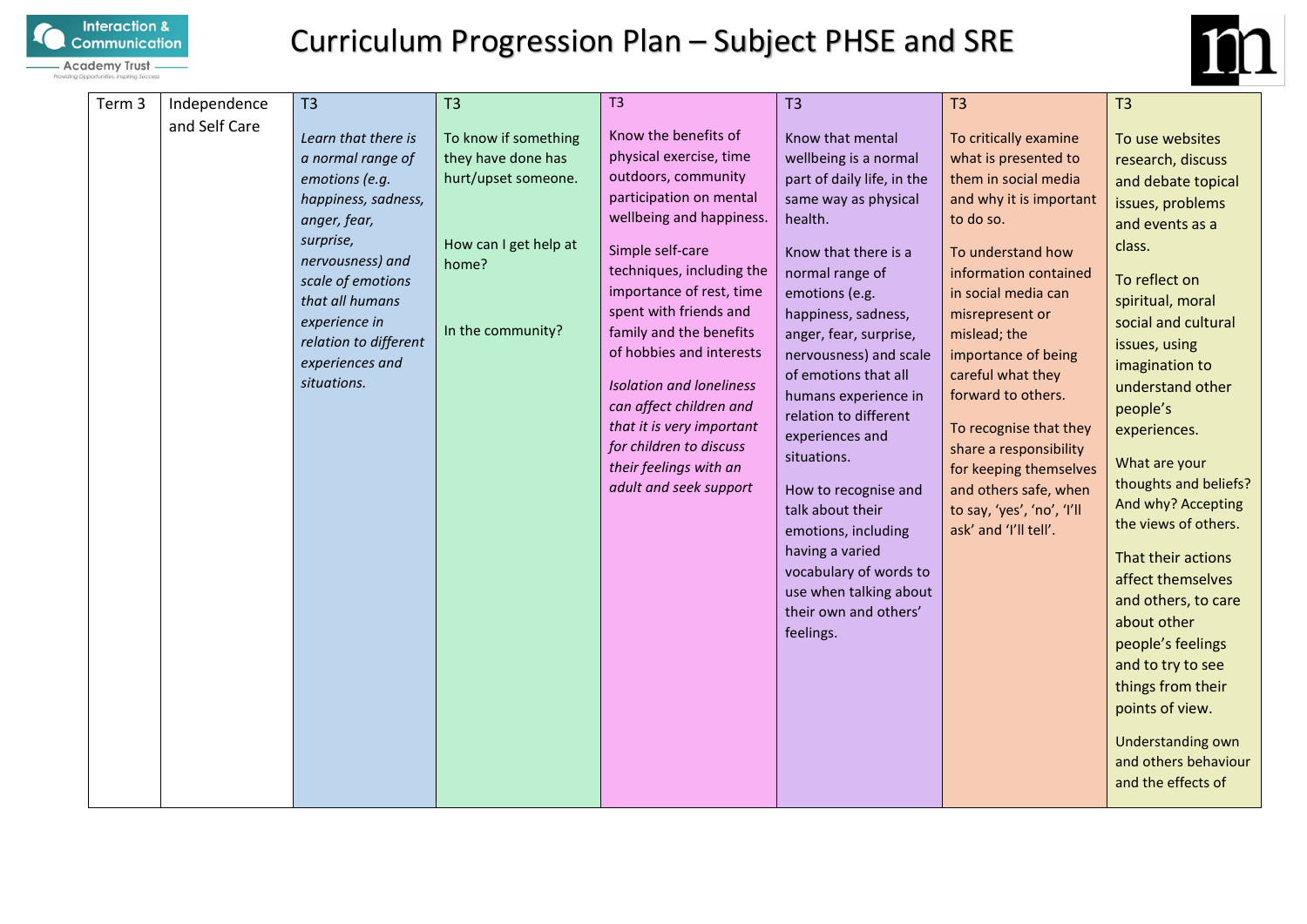



|  |  |  | their behaviour both<br>positive and |
|--|--|--|--------------------------------------|
|  |  |  | negative.                            |
|  |  |  | Looking at conflict                  |
|  |  |  | and mediation                        |
|  |  |  |                                      |
|  |  |  | Respectful                           |
|  |  |  | Relationships.                       |
|  |  |  |                                      |
|  |  |  |                                      |
|  |  |  |                                      |
|  |  |  |                                      |
|  |  |  |                                      |
|  |  |  |                                      |
|  |  |  |                                      |
|  |  |  |                                      |
|  |  |  |                                      |
|  |  |  |                                      |
|  |  |  |                                      |
|  |  |  |                                      |
|  |  |  |                                      |
|  |  |  |                                      |
|  |  |  |                                      |
|  |  |  |                                      |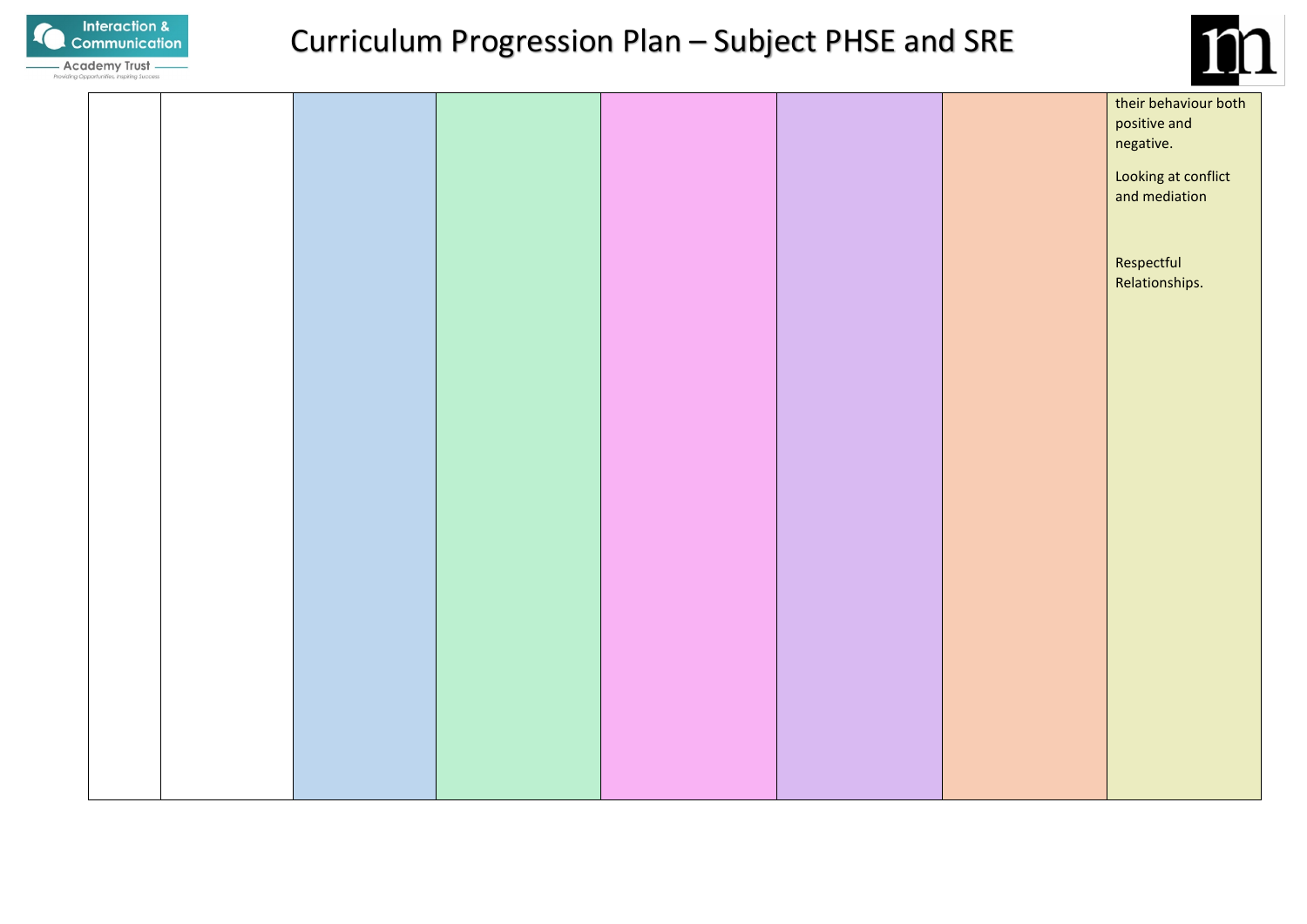



| Term 6 | <b>T6</b>                                                                                                                                                                           | <b>T6</b>                                                                                                                                                                                                                   | <b>T6</b>                                                                                                                                                                                                                                                                                                                               | <b>T6</b>                                                                                                                                                                                                                                                                                                         | T <sub>6</sub>                                                                                                                                                                                                                                                                                                                                                                                                                                                                                                                                                                             | <b>T6</b>                                                                                                                                                                                                                                                                                                                                         |
|--------|-------------------------------------------------------------------------------------------------------------------------------------------------------------------------------------|-----------------------------------------------------------------------------------------------------------------------------------------------------------------------------------------------------------------------------|-----------------------------------------------------------------------------------------------------------------------------------------------------------------------------------------------------------------------------------------------------------------------------------------------------------------------------------------|-------------------------------------------------------------------------------------------------------------------------------------------------------------------------------------------------------------------------------------------------------------------------------------------------------------------|--------------------------------------------------------------------------------------------------------------------------------------------------------------------------------------------------------------------------------------------------------------------------------------------------------------------------------------------------------------------------------------------------------------------------------------------------------------------------------------------------------------------------------------------------------------------------------------------|---------------------------------------------------------------------------------------------------------------------------------------------------------------------------------------------------------------------------------------------------------------------------------------------------------------------------------------------------|
|        | Understand how<br>they may feel if<br>unwell and who<br>can help.<br><b>Basic hygiene</b><br>routines to keep<br>yourself from<br>being unwell -<br>regular hand<br>washing/bathing | What is bullying.<br>Different types of<br>bullying (including<br>cyber bullying0, the<br>impact of bullying,<br>responsibilities of<br>bystanders (primarily<br>reporting bullying to<br>an adult) and how to<br>get help. | About taking care of<br>their body,<br>understanding that they<br>have the right to protect<br>their body from<br>inappropriate and<br>unwanted contact.<br>How to manage requests<br>for images of themselves<br>or others; what is and is<br>not appropriate to ask<br>for or share; who to talk<br>to if they feel<br>uncomfortable. | To know<br>How to recognise who<br>to trust and who not to<br>trust, how to judge<br>when a friendship is<br>making them feel<br>unhappy or<br>uncomfortable.<br>The rules and<br>principles for keeping<br>safe online, how to<br>recognise risks,<br>harmful content and<br>contact, and how to<br>report them. | To know<br>What sorts of<br>boundaries are<br>appropriate in<br>friendships with peers<br>and others (including<br>in a digital context).<br>How to respond safely<br>and appropriately to<br>adults they may<br>encounter (in all<br>contexts, including<br>online) whom they do<br>not know<br>How to recognise and<br>report feelings of being<br>unsafe or feeling bad<br>about any adult.<br>How to ask for advice<br>or help for themselves<br>or others, and to keep<br>trying until they are<br>heard.<br>Where to get advice<br>from e.g. family, school<br>and/or other sources. | What are drugs?<br>What are legal and<br>illegal drugs.<br>What are the dangers<br>of illegal drugs?<br>What are the<br>benefits of legal<br>drugs?<br>Dangers in society<br>and how to keep<br>yourself safe.<br>What are the school<br>rules? What set of<br>class rules can we<br>agree on and why?<br><b>Basic first aid for</b><br>children. |